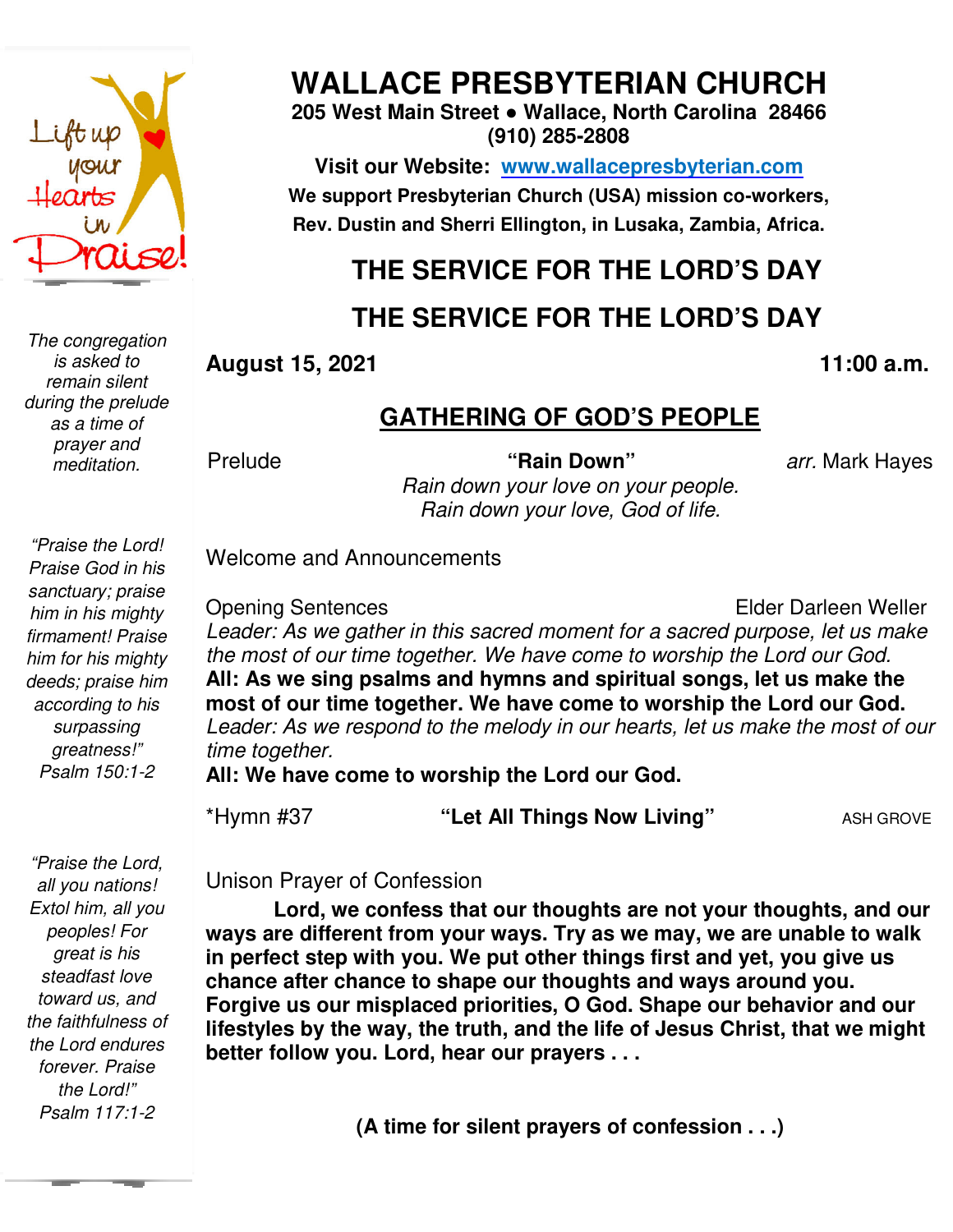*"Praise the Lord! How good it is to sing praises to our God; for he is gracious, and a song of praise is fitting." Psalm 147:1* 

Responsive Assurance of Pardon

*Leader: By grace we have been saved through faith, and this is not our own doing; it is nothing less than God's gift for God's people!* 

**All: We are who God has made us, created in Christ Jesus for good works, which God prepared beforehand to be our way of life.**  *Leader: Believe this good news!* 

**All: We have been saved. We have been redeemed. We have been forgiven. Praise the Lord!**

Gloria Patri **Glory Be to the Father Glory be to the Father, and to the Son, and to the Holy Ghost; as it was in the beginning, is now, and ever shall be, world without end. Amen, amen.** 

#### **PROCLAIMING GOD'S WORD**

Children's Sermon

 Prayer for Illumination *(Adapted from Ephesians 1:17-19)*

**God of our Lord Jesus Christ, the Father of glory, may you give us a spirit of wisdom and revelation as we come to know you, so that, with the eyes of our hearts enlightened, we may know what is the hope to which you have called us, what are the riches of your glorious inheritance among the saints, and what is the immeasurable greatness of your power for us who believe, according to the working of your great power. Amen.**

New Testament Lesson *Acts 2:37-47* Elder Darleen Weller Epistle Lesson *Ephesians 5:15-20*

Sermon **TO THE SAINTS IN WALLACE** Dr. Philip K. Gladden "Praise the Lord!"

A Time for Silent Reflection

Pastoral Prayer with the Lord's Prayer



**Our Father who art in heaven, hallowed be thy name. Thy kingdom come, thy will be done, on earth as it is in heaven. Give us this day our daily bread; and forgive us our debts, as we forgive our debtors; and lead us not into temptation, but deliver us from evil. For thine is the kingdom and the power and the glory, forever. Amen.** 

## **GIVING THANKS TO GOD**

Presentation of Tithes and Offerings

*"Praise the Lord! Sing to the Lord a new song, his praise in the assembly of the faithful." Psalm 149:1*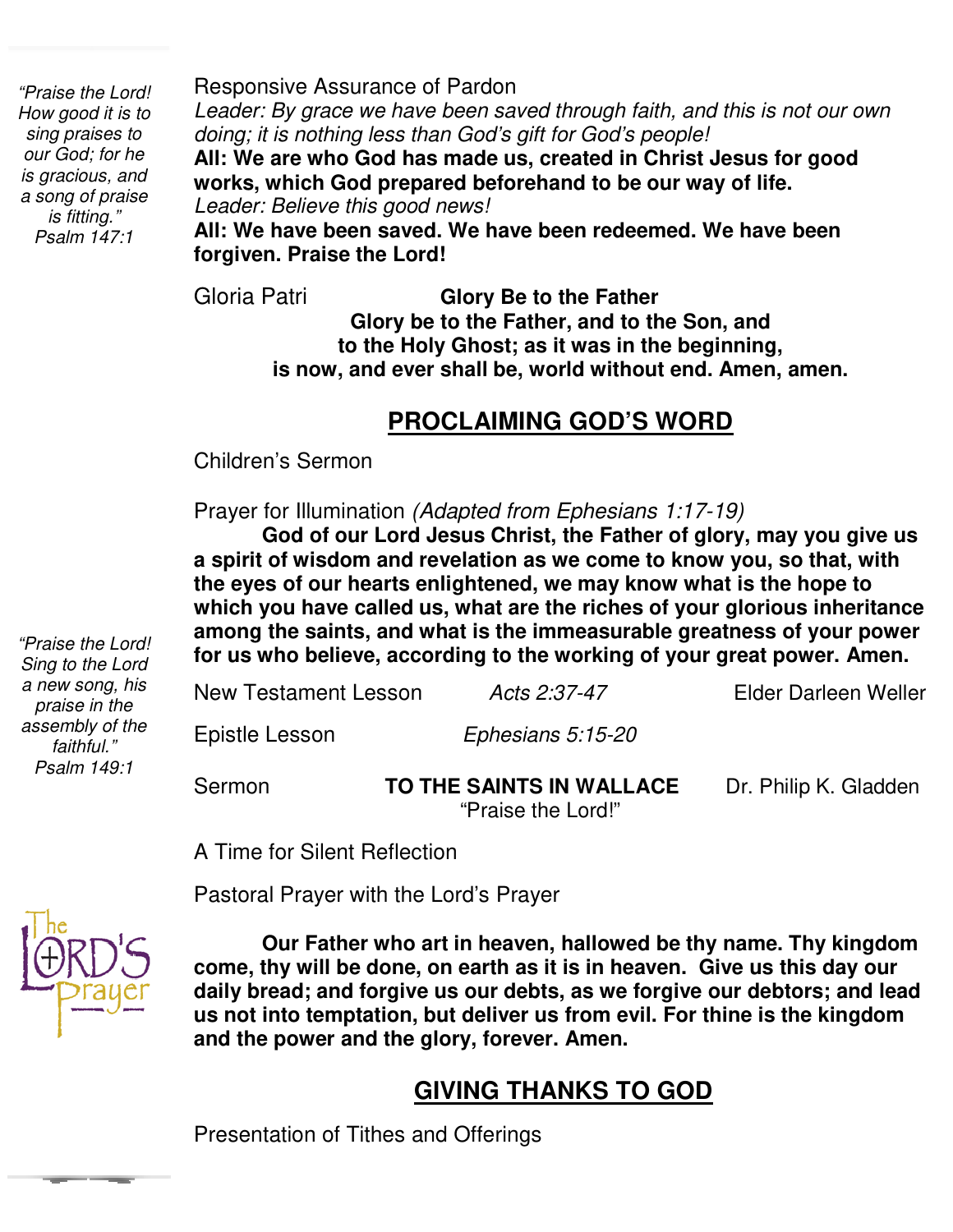#### **Offertory**

*"Praise the Lord! Praise the Lord, O my soul! I will praise the Lord as long as I live; I will sing praises to my God all my life long." Psalm 146:1-2*

"Be Thou My Vision"

arr. Dan Forres

*Be thou my vision, O Lord of my heart; Be thou my vision, O Lord of my heart;<br>Naught be all else to me, save that thou art; Thou my best thought, by day or by night, Waking or sleeping, thy presence my light.*

\*Doxology and Prayer of Dedication

 *Praise God from whom all blessings flow; Praise Him all creatures here below; Praise Praise Praise Him above ye heavenly host; Praise Father, Son, and Holy Ghost. Amen.* 



The Affirmation of Faith: *(From "The Confession of 1967" of the Presbyterian Church (U.S.A.) Part II: The Ministry of Reconciliation, Section A: The Mission II: From of 1967" Church Section of the Church)* 

**To be reconciled to God is to be sent into the world as God's reconciling community, to share God's labor of healing the hostilities which separate people from God and from each other. Christ has called the church to this mission** is to be sent into the world<br>as God's reconciling community,<br>to share God's labor<br>of healing the hostilities<br>which separate people from God<br>and from each other.<br>Christ has called the church to this mi<br>and given it the gift The church follows Christ's pattern<br>in the form of its life<br>and in the method of its action.<br>So to live and serve<br>is to confess Christ as Lord. **in the form of its life and in the method of its action. So to live and serve is to confess Christ as Lord**

*"Let everything that breathes praise the Lord! Praise the Lord!" Psalm 150:6* 

\*Hymn #821

(How (How Can I Keep from Singing?) "My Life Flows On" HOW CAN I KEEP FROM SINGING

\*Benediction

\*Postlude

\**All who are able may stand stand.*



To the Saints Who Are In Ephesus (and Wallace)<br>and Are Faithful In Christ Jesus<br>22 Ephesians 6:10-20 The Whole Armor of God and Are Faithful In Christ Jesus **August 2021** 

August 22 Ephesians 6:10 August 29 Ephesians 3:14 A Prayer for Us